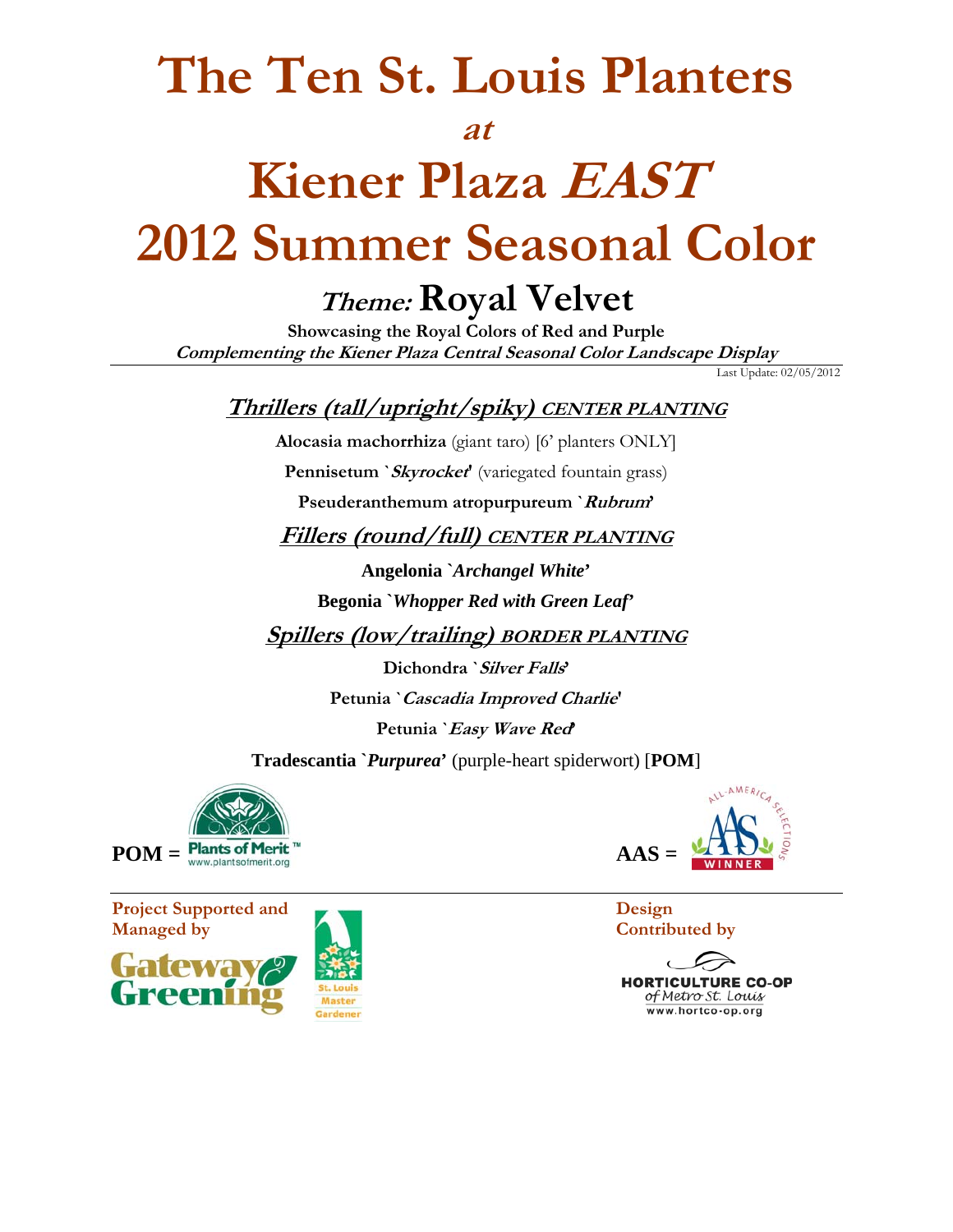## **The Four St. Louis Planters**

#### **at**

# **Kiener Plaza CENTRAL 2012 Summer Seasonal Color**

## **Theme: Colors of Summer**

**Celebrating Hot, Sizzling Gateway Summers! Complementing the Market Street Landscape Median Seasonal Color Display** 

Last Update: 02/05/2012

**Thrillers (tall/upright/spiky) CENTER PLANTING**

**Colocasia `Elena' Pennisetum `***Rubrum***'** (purple fountain grass)

**Fillers (round/full) CENTER PLANTING**

**Lantana `***Sunrise Rose***' Zinnia a. `***Star White***' Zinnia `***Zahara Fire***' Zinnia `***Zahara Yellow***'**

**Spillers (low/trailing) BORDER PLANTING**

**Solanum jasminoides aurea** (variegated potato vine) **Tradescantia `***Purpurea***'** (purple-heart spiderwort) [**POM**]



**Project Supported and Design Managed by Contributed by** Contributed by





**HORTICULTURE CO-OP** of Metro St. Louis www.hortco-op.org